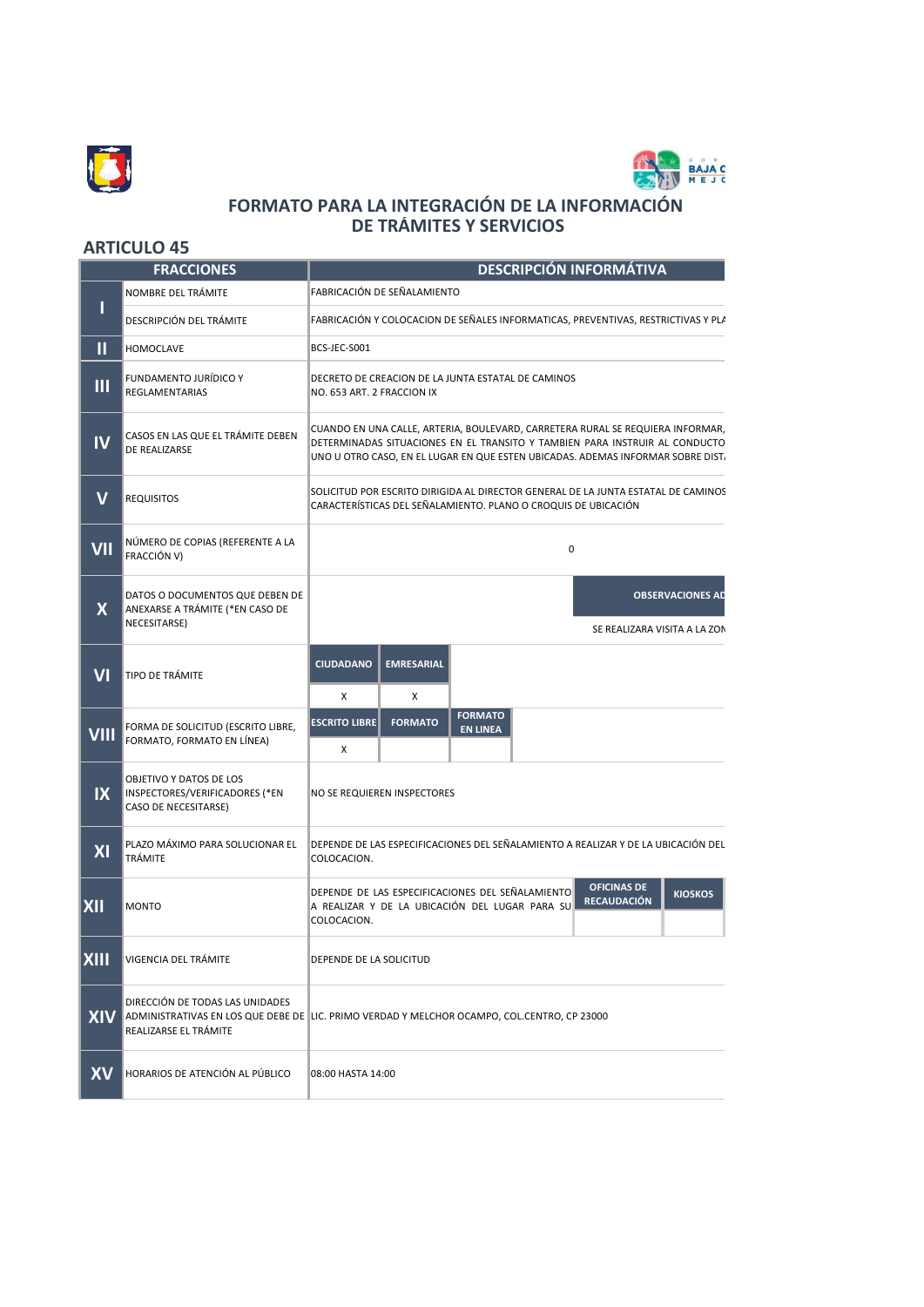|             | CRITERIOS A LA QUE DEBE DE SUJETARSE<br>l del trámite                                                                                 | LA DEPENDENCIA PARA LA RESOLUCIÓN CUMPLIR CON LOS REQUISITOS SOLICITADOS Y A LA VERIFICACION DEL LUGAR.                                           |
|-------------|---------------------------------------------------------------------------------------------------------------------------------------|---------------------------------------------------------------------------------------------------------------------------------------------------|
| <b>XVII</b> | DATOS DEL FUNCIONARIO PÚBLICO<br>RESPONSABLE (NOMBRE, PUESTO,<br><b>IDOMICILIO, TELÉFONO, EXTENSIÓN.</b><br>CORREO ELECTRÓNICO, ETC.) | ING. HECTOR GABRIEL AMEZQUITA ZAZUETA, JEFE DEL DEPARTAMENTO DE CONSERVACION, I<br>MELCHOR OCAMPO, 6121294738, SUBDIRECCION.TECNICA@JECBCS.GOB.MX |

| NIVEL DE DIGITALIZACIÓN DEL TRÁMITE  |   |  |  |
|--------------------------------------|---|--|--|
| <b>NIVEL 1: INFORMÁTIVO</b>          | Х |  |  |
| <b>NIVEL 2: FOMATOS DESCARGABLES</b> |   |  |  |
| <b>NIVEL 3: FORMULARIO WEB</b>       |   |  |  |
| <b>NIVEL 4: TRANSACCIONAL</b>        |   |  |  |

## **ARTICULO 46 (\*OPCIONAL)**

| <b>FRACCIONES</b>      |                                                                        | <b>DESCRIPCIÓN INFORMÁTIVA</b> |  |
|------------------------|------------------------------------------------------------------------|--------------------------------|--|
|                        | SECTOR ECONÓMICO AL QUE<br>PERTENECE (SCIAN)                           |                                |  |
| $\mathsf{I}\mathsf{I}$ | ETAPAS INTERNAS Y TIEMPOS PARA<br><b>IDENTIFICAR EL TRÁMITE</b>        |                                |  |
| Ш                      | FRECUENCIA MENSUAL DE LAS<br>SOLICITUDES Y RESOLUCIONES DEL<br>TRÁMITE |                                |  |
| IM                     | NÚMERO DE FUNCIONARIOS<br>PÚBLICADOS ENCARGADOS DEL<br>TRÁMITE.        |                                |  |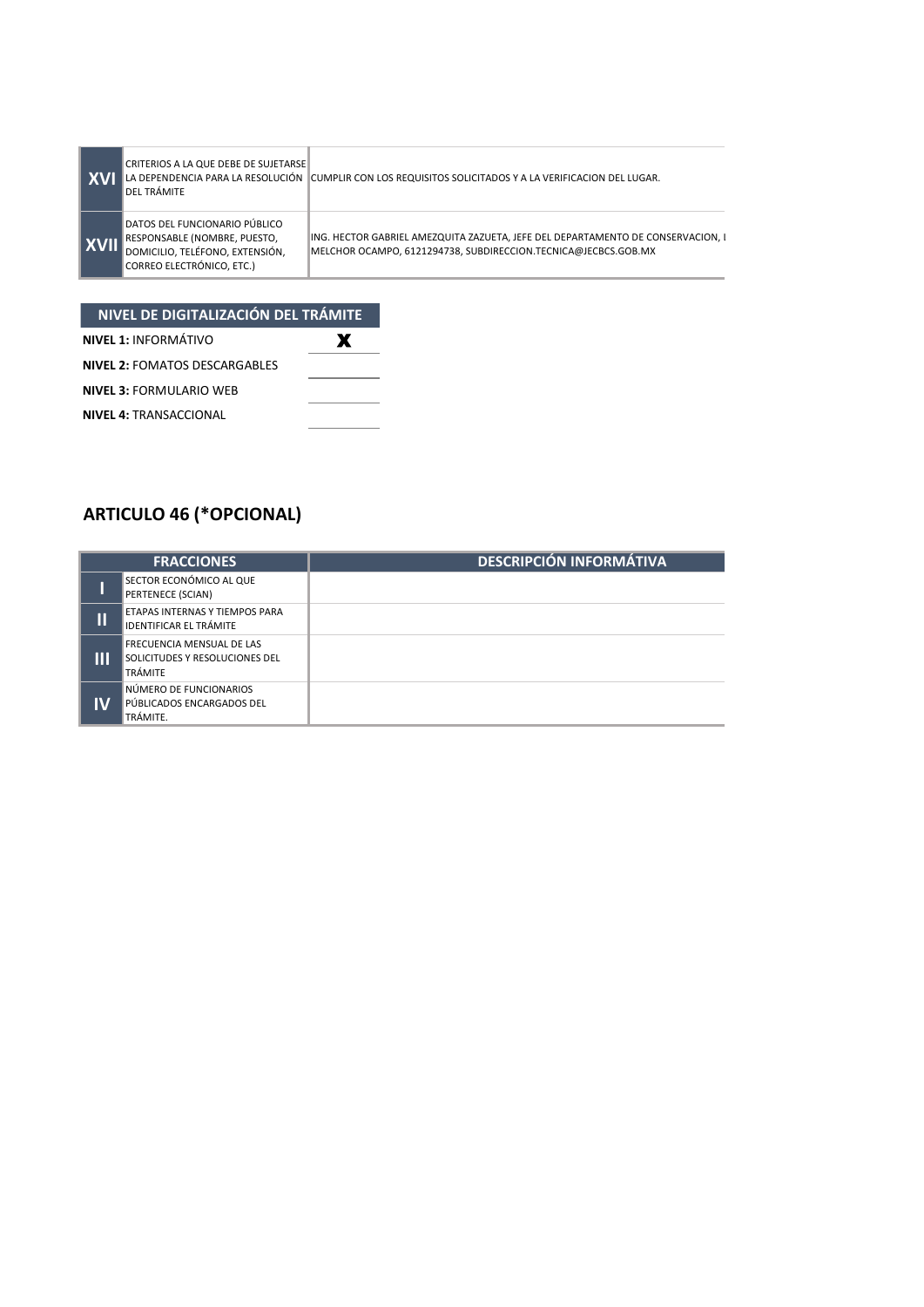## **CALIFORNIA SUR**

**ACAS DE KILOMETRAJE.** 

PEREVENIR O PROHIBIR R COMO PROCEDER EN ANCIAS. ANCIAS.

S QUE CONTENGA LAS

**OCIONALES** 

**JA DE LOS TRABAJOS** 

LUGAR PARA SU

**OTROS MECANISMOS DE PAGO**